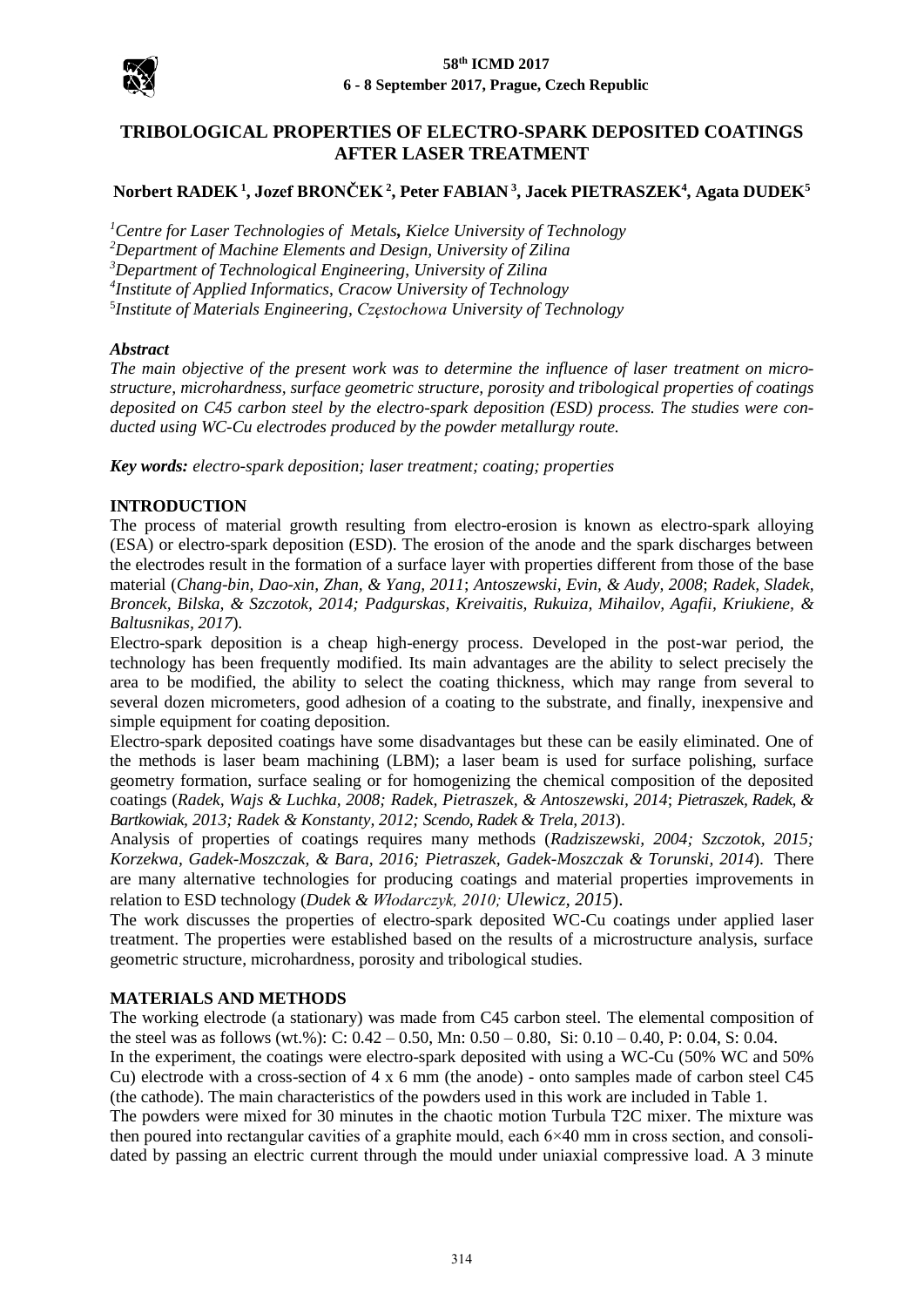

### **58th ICMD 2017 6 - 8 September 2017, Prague, Czech Republic**

hold at 950°C and under a pressure of 40 MPa permitted obtaining electrodes of porosity <10% and strength sufficient to maintain integrity when installed in the electrode holder.

| Powder                                  | Particle size<br>um | Producer      |
|-----------------------------------------|---------------------|---------------|
| <b>WC</b>                               | $-0.2*$             | OMG           |
| Cu                                      | $\sim 0.04*$        | <b>NEOMAT</b> |
| * measured using Fisher Sub-Sieve Sizer |                     |               |

**Tab. 1** Powders used to manufacture WC-Cu electrodes

 *\* measured using Fisher Sub-Sieve Sizer*

This method offers high efficiency in production of sintered parts, at elevated temperatures, assists in protecting metallic powders against oxidation. The protection is attributed to the formation of a  $CO/CO<sub>2</sub>$ reducing atmosphere inside the graphite mould which, in the old-type equipment shown in Figure 1, is exposed to air. The following parameters were assumed to be optimal for ESA (*Radek & Konstanty, 2012*). The samples with electro-spark deposited coatings were laser-modified using the following parameters (*Scendo, Radek & Trela, 2013*).



**Fig. 1** Hot pressing operation carried out in air

# **RESULTS AND DISCUSSION**

A microstructure analysis was conducted for WC-Cu coatings before and after laser treatment using a scanning electron microscope Joel JSM-5400.

Figure 2 shows the microstructure of an ESD WC-Cu coating. It is clear that the thickness of the obtained layer varied from 36 to 60 µm, whereas the heat affected zone (HAZ) ranged from 20 to 30 µm into the substrate. Figure 2 also reveals a clear boundary between the coating and the substrate and pores within the coating. The ESD WC-Cu coatings were modified by the laser treatment, which caused changes in their composition. The laser treatment homogenizes the coating chemical composition, causes structure refinement, and crystallization of non-equilibrium phases due to the occurrence of temperature gradients and high cooling rates.

The laser-modified outer layer does not possess microcracks or pores (Fig. 3). There is no discontinuity of the coating-substrate boundary. The thickness of the laser-treated WC-Cu coatings ranges from 40 to 62  $\mu$ m. Moreover, the heat affected zone (HAZ) is in the range of 25 to 35  $\mu$ m, and the content of carbon in the zone is higher.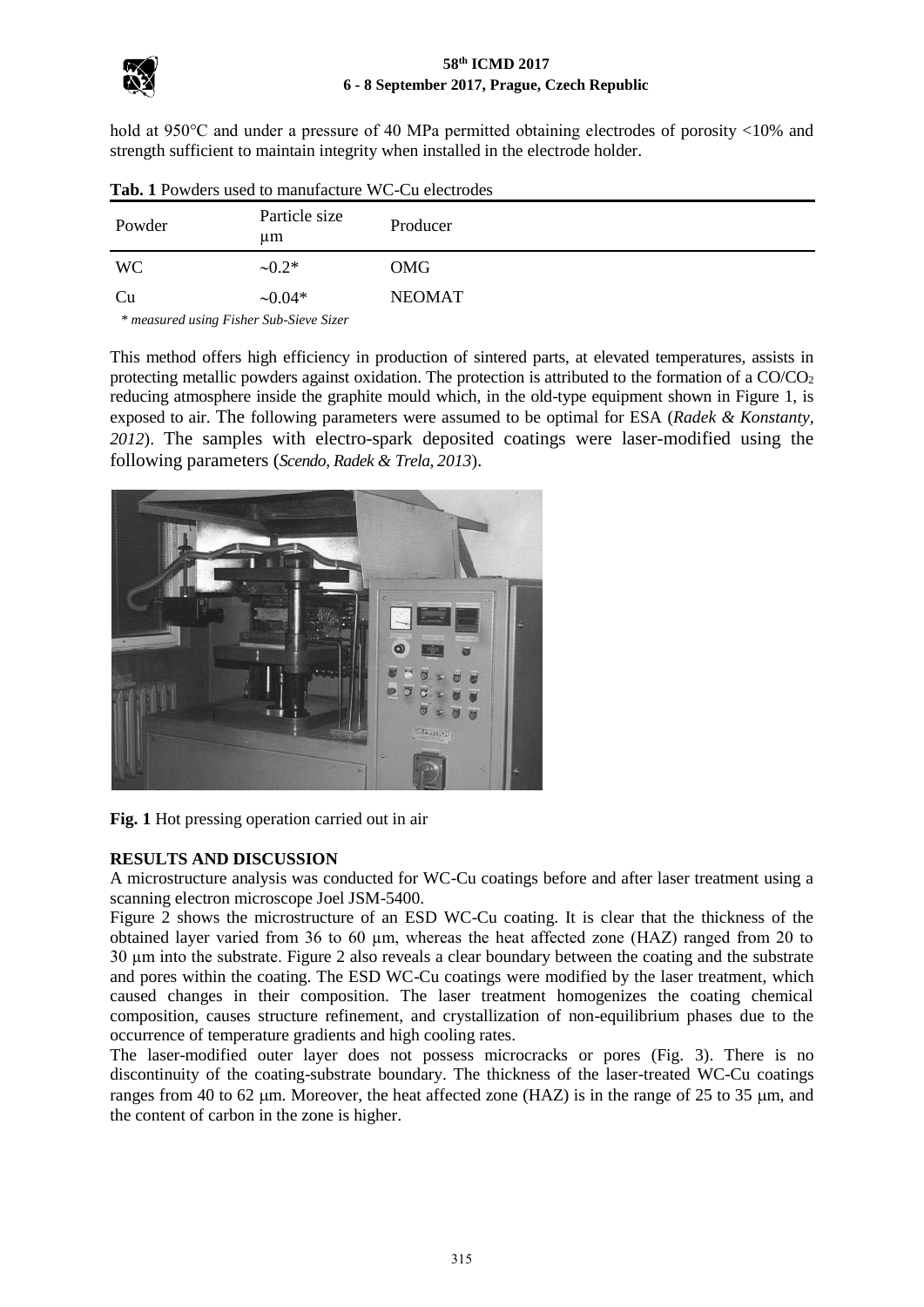



**Fig. 2** WC-Cu coating microstructure after electro-spark alloying



**Fig. 3** Microstructure of the electro-spark alloying WC-Cu coating after treatment with an Nd:YAG laser

Microhardness testing was performed according to the Vickers method with a Microtech MX3 tester under the load of 40 G (0.4 N). Penetrator indentations were made on metallographic sections in three zones: in the coating (white layer), in the melted zone of coating (MZC), in the heat affected zone (HAZ), and in the base material (C45). Figure 4 summarizes the microhardness test results.

Laser treatment slightly decreased the microhardness of the ESD coatings. Laser irradiation reduced the microhardness of the WC-Cu coatings by 9% relative to the untreated coatings. The minor microhardness reduction after the laser treatment may improve the plastic properties of the coatings, which is important for the tools or machine elements operating under large loads, for example, drilling equipment in the mining industry or press elements used for ceramic building materialproduction. This effect may result from the dissolution of carbides.



**Fig. 4** Microhardness measurements for the WC-Cu coating before and after laser treatment

Surface geometric structure (SGS) substantially influences many processes that occur in the outer layer (*Miller, Adamczak, Świderski, Wieczorowski, Łętocha & Gapiński, 2017*).

Measurements of surface geometric structure (SGS) were carried out at the Laboratory of Computer Measurements of Geometric Quantities of the Kielce University of Technology. Those were performed using Talysurf CCI optical profiler that employs a coherence correlation algorithm patented by Taylor Hobson company. The algorithm makes it possible to take measurements with the resolution in the axis *z* below 0.8 nm. The result of measurements is recorded in 1024 x 1024 measurement point matrix, which for the x10 lens yields the 1.65 mm x 1.65 mm measured area and the horizontal resolution 1.65  $\mu$ m x 1.65  $\mu$ m.

Three-dimensional surfaces and their analysis with TalyMap Platinum software made it possible to precisely identify the geometric structure of the surfaces under consideration. Table 2 provides major parameters of the surface geometric structure of the examined specimens. Figure 5 present images of surface topography before and after laser treatment.

A greater value of the mean arithmetic deviation of surface roughness *Sa*, a basic amplitude parameter in the quantitative assessment of the state of the surface under analysis, was recorded for the specimen after the laser treatment, for the specimen before the laser treatment the value of this parameter was be almost 50% smaller.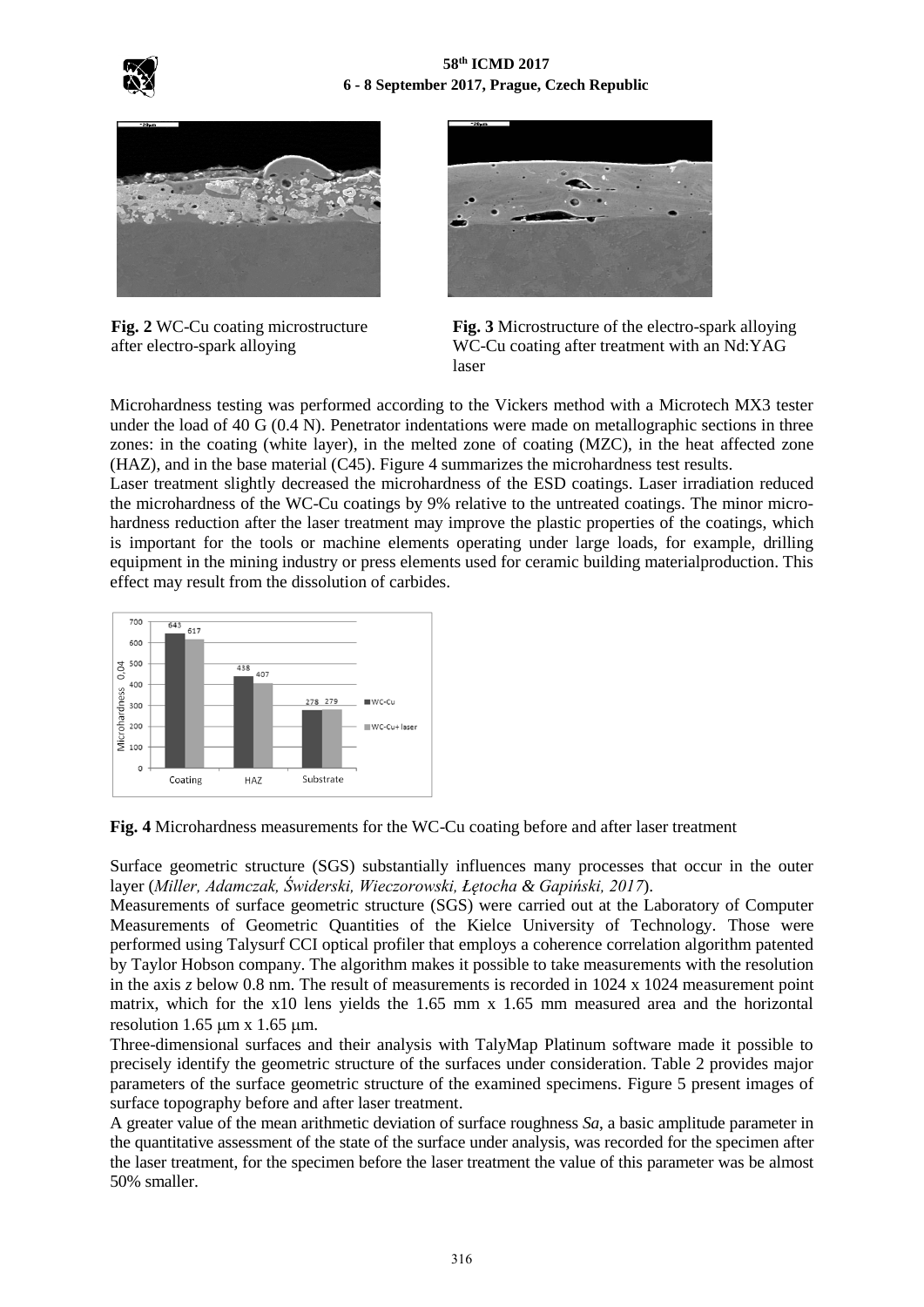

## **58th ICMD 2017 6 - 8 September 2017, Prague, Czech Republic**

A similar tendency is observed for the root mean square deviation of surface roughness *Sq*. Complementary information on how the surface of examined elements is shaped is provided by amplitude parameters, namely the coefficient of skewness (asymmetry) *Sku* and the coefficient of concentration (kurtosis) *Ssk*. Those parameters are sensitive to occurrence of local hills or valleys, and also defects on the surface. The parameter *Ssk* has a positive value for both specimens, the value is close to zero for the specimen before treatment, which indicates the symmetrical location of the distribution of ordinates with respect to the mean plane. The values of kurtosis that were obtained are close to  $Sku = 3$ , which indicates that the distribution of ordinates for both specimens is close to normal distribution.

|                 | $\circ$<br>Coating |                 |
|-----------------|--------------------|-----------------|
| SGS parameters  | WC-Cu              | $WC-Cu + laser$ |
| $Sa$ [µm]       | 4.02               | 6.95            |
| $Sq$ [µm]       | 5.24               | 8.48            |
| $S$ s $k$       | 0.15               | 0.02            |
| Sku             | 3.89               | 2.77            |
| $Sp$ [µm]       | 26.44              | 34.03           |
| $Sv$ [ $\mu$ m] | 21.21              | 66.76           |
| $Sz$ [ $\mu$ m] | 47.65              | 100.80          |

### **Tab. 2** Parameters of the surface geometric structure

Before laser treatment, the specimen had random isotropic structure ( $Iz = 88.52\%$ ), whereas after the treatment, that became a periodic structure, located in the transient area between isotropic and anisotropic structures ( $Iz = 55.32\%$ ). That is confirmed by the shape of the autocorrelation function of both surfaces, for the surface before treatment, the shape is circular and symmetrical, whereas for the surface after treatment, it is asymmetrical and elongated.



**Fig. 5** Specimen surface topography: a) before laser treatment, b) after laser treatment

For assess the degree of porosity of the coatings tested WC-Cu before and after laser treatment, quantitative image analysis was performed using software supplied with the SIS which (SEM) Philips XL30 / LaB6. In the analysis guided by the principle of Cavalieri-Hacquerta according to which, a measure of the porosity can be shares of the pores:

- volume ( the ratio of the total volume of voids to the total volume of the fragment of the coating),
- surface (the ratio of the total pore area to the total area analyzed grinding),
- the length of the control section (the ratio of the total length of the strings passing through the pores of the length of the analyzed section of the measurement plane grinding).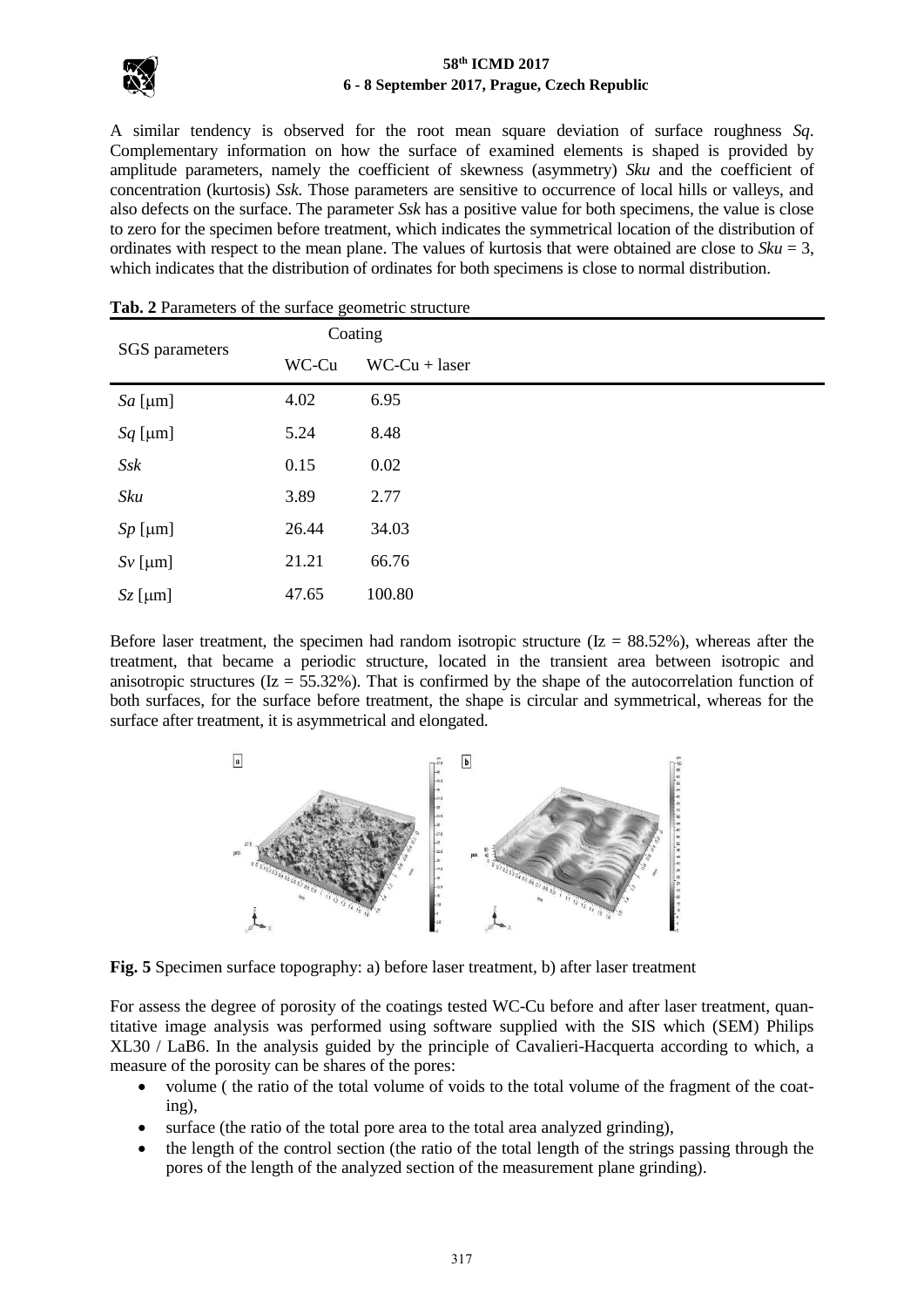#### **58th ICMD 2017 6 - 8 September 2017, Prague, Czech Republic**

|              | Porosity<br>%         |     |     |                    |
|--------------|-----------------------|-----|-----|--------------------|
| Coating      | Number of measurement |     |     | Average value<br>% |
|              |                       |     | 3   |                    |
| WC-Cu        | 5.7                   | 6.3 | 3.5 | 5.2                |
| WC-Cu +laser | 0.4                   | 0.2 | 0.1 | 0.2                |

Results of the surface porosity for the WC-Cu coating before and after laser treatment are shown in Table 3. Analyzing the table it can be seen that the applied coatings have a higher porosity with respect to the coating after laser treatment. Laser treatment reduced the porosity of the coatings more than 20 times. The porosity of the coatings WC-Cu was located in the range of 3.7 - 6.3%, and after laser treatment was 0.1 - 0.4%. Lower porosity of the WC-Cu coatings by positive influence on their performance characteristics, improving their corrosion resistance, adhesion and microhardness.

Seizure resistance tests were carried out using T-09 tribotester, in which the friction pair consisted of a cylinder and two prisms. Prisms with deposited WC-Cu coatings and C45 steel (laser treated and untreated) acted as specimens, whereas a roller of hardened carbon steel,  $\phi$ 6.3 mm in diameter, was used as a counter-specimen. In tests, three kinematic pairs were employed to investigate different material options, which made it possible to average experimental results. During the test, paraffin oil bath lubrication was used.



**Fig. 6** Average values of seizure load

Figure 6 presents cumulative information on average values of seizure load for specimens before and after laser treatment. Those indicate that laser treatment resulted in an increase in the load that produced seizure both for electro-spark deposited coatings and for C45 steel.

# **CONCLUSIONS**

- 1. A concentrated laser beam can be effective in modifying the state of the outer layer of electrospark coatings and thus can modify their functional properties.
- 2. Laser irradiation of coatings resulted in the healing of micro-cracks and pores.
- 3. Parameters of surface geometric structure of electro-spark coatings have lower values when compared with SGS parameters of coatings after laser treatment.
- 4. Laser treatment caused an increase in the load at which seizure occurred for the tested materials. For laser-treated WC-Cu coatings, the value of the load is approx. 13% higher when compared to coated specimens without laser treatment.
- 5. Laser treatment caused a 9% decrease in the microhardness of the electro-spark alloying WC-Cu coatings.
- 6. Coatings after laser treatment are less porosity (more than 20 times).